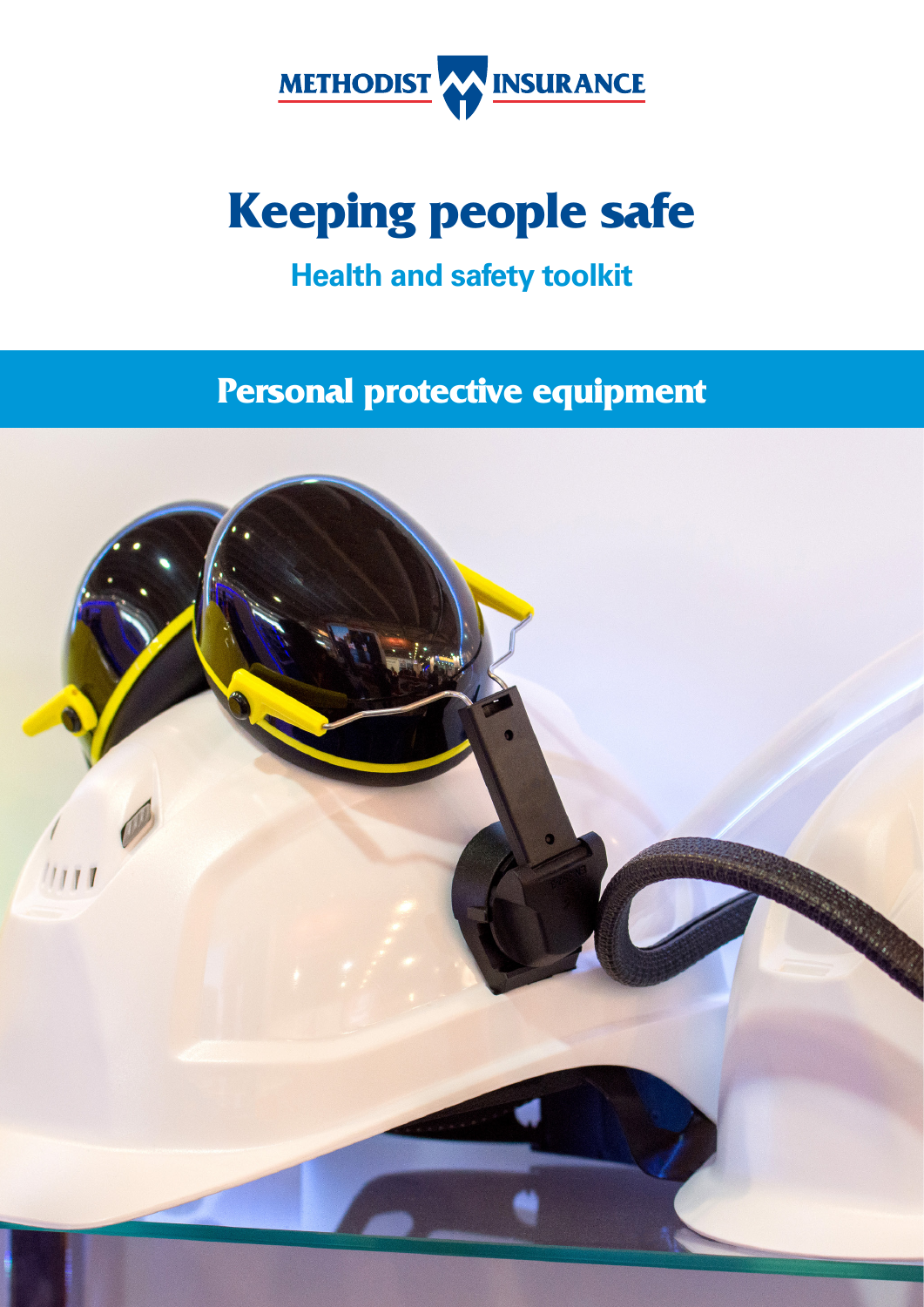# **Personal protective equipment**

The term **personal protective equipment** (or PPE for short) is used to describe equipment and clothing that protects against health or safety risks at work. Examples include safety helmets, gloves, eye protection, high-visibility clothing, hearing protection, harnesses and footwear.

In an industrial setting, PPE is considered a last resort where these risks cannot be adequately controlled in other ways. This is because it is often the last line of defence against someone being harmed. It also relies on the equipment working properly, being used correctly and being properly maintained.

Occasionally, for some churches there may be a few activities where people may need PPE to complete a task safely. This could be for some types of maintenance work inside your church or for other tasks in the churchyard or car park.

# **Legal requirements**

Generally, if someone is injured you may need to show that you have met your duty of care.

In addition to this, if you are an employer you must comply with more specific health and safety law as well. This includes the Personal Protective Equipment at Work Regulations. Here, you must:

- provide suitable PPE for employees (and volunteers if you have them) where necessary
- assess the suitability of any PPE before use, making sure it is fit for purpose
- provide employees with instructions on how to use it safely
- make sure that it is used correctly
- ensure that it is properly maintained and stored.

An employer is not permitted to charge for any PPE provided whether returnable or otherwise.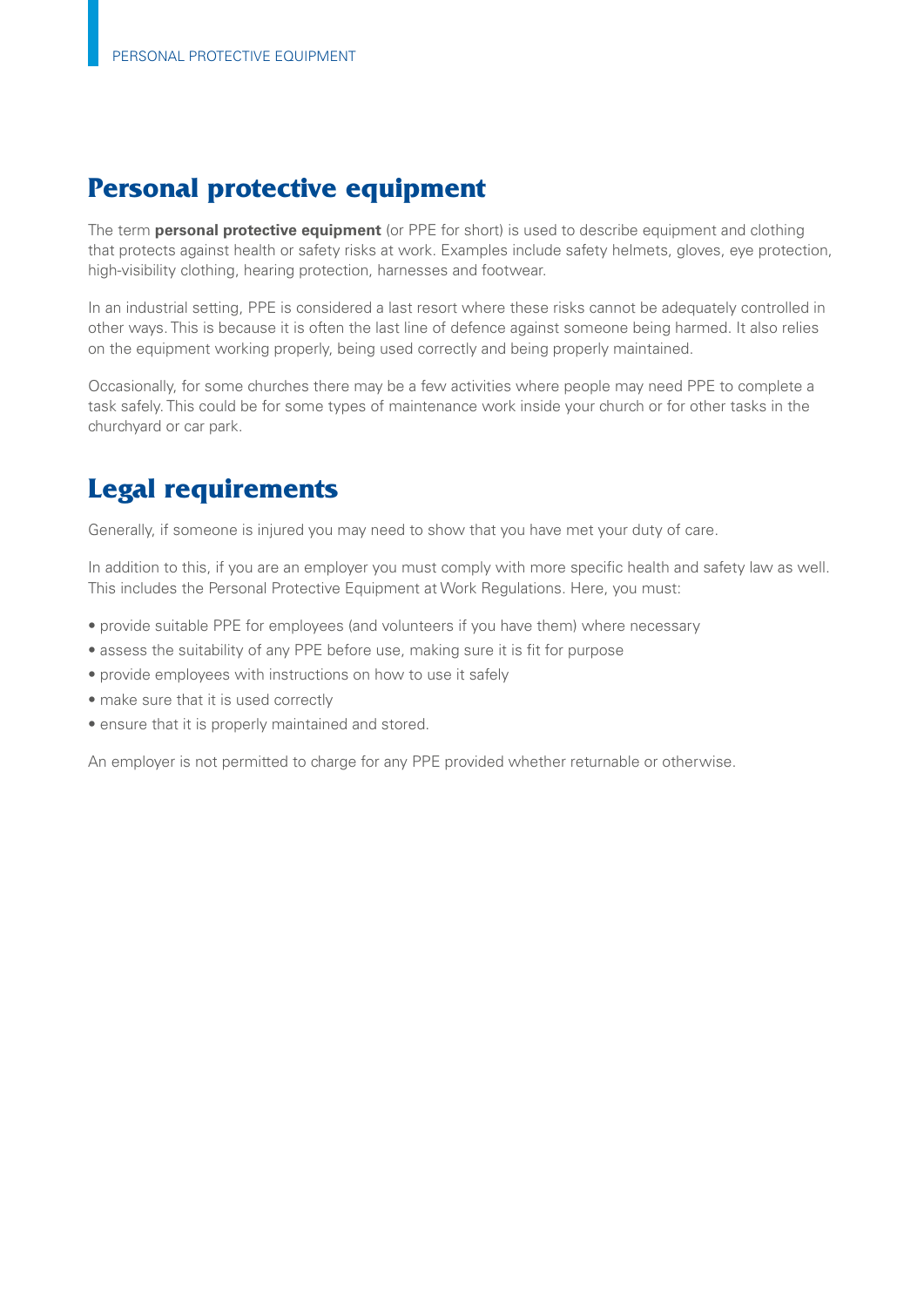## **Hazards to look out for\***

Some of the typical hazards where the use of PPE might be necessary include:

- tasks where stones or other fying debris might be thrown up (e.g. when using a strimmer)
- harmful dusts from cutting stone, wood and some other building materials
- falling materials or objects from height
- corrosive liquids that could splash in the eyes
- chemicals or pesticides used in churchyard maintenance
- discarded needles and drug paraphernalia
- hot pots, pans or other plates when preparing food.

Sometimes, the PPE itself might pose a hazard. For example, it may:

- restrict the wearer by limiting mobility, visibility, or ability to grip well
- alter the wearer's perception of other hazards around them.

## **Precautions you can take\***

Typical precautions include:

- making sure PPE is suitable and appropriate for the circumstances
- choosing equipment that suits the wearer (i.e. in terms of size, fit and weight)
- checking that PPE carries the 'CE' mark
- taking account of the wearer's health (e.g. if equipment is very heavy or wearers have pre-existing health issues)
- maintaining equipment properly and providing a suitable place to store it
- providing information and instruction on how to use PPE and how to report defects
- replacing damaged equipment promptly.
- \* This list is not exhaustive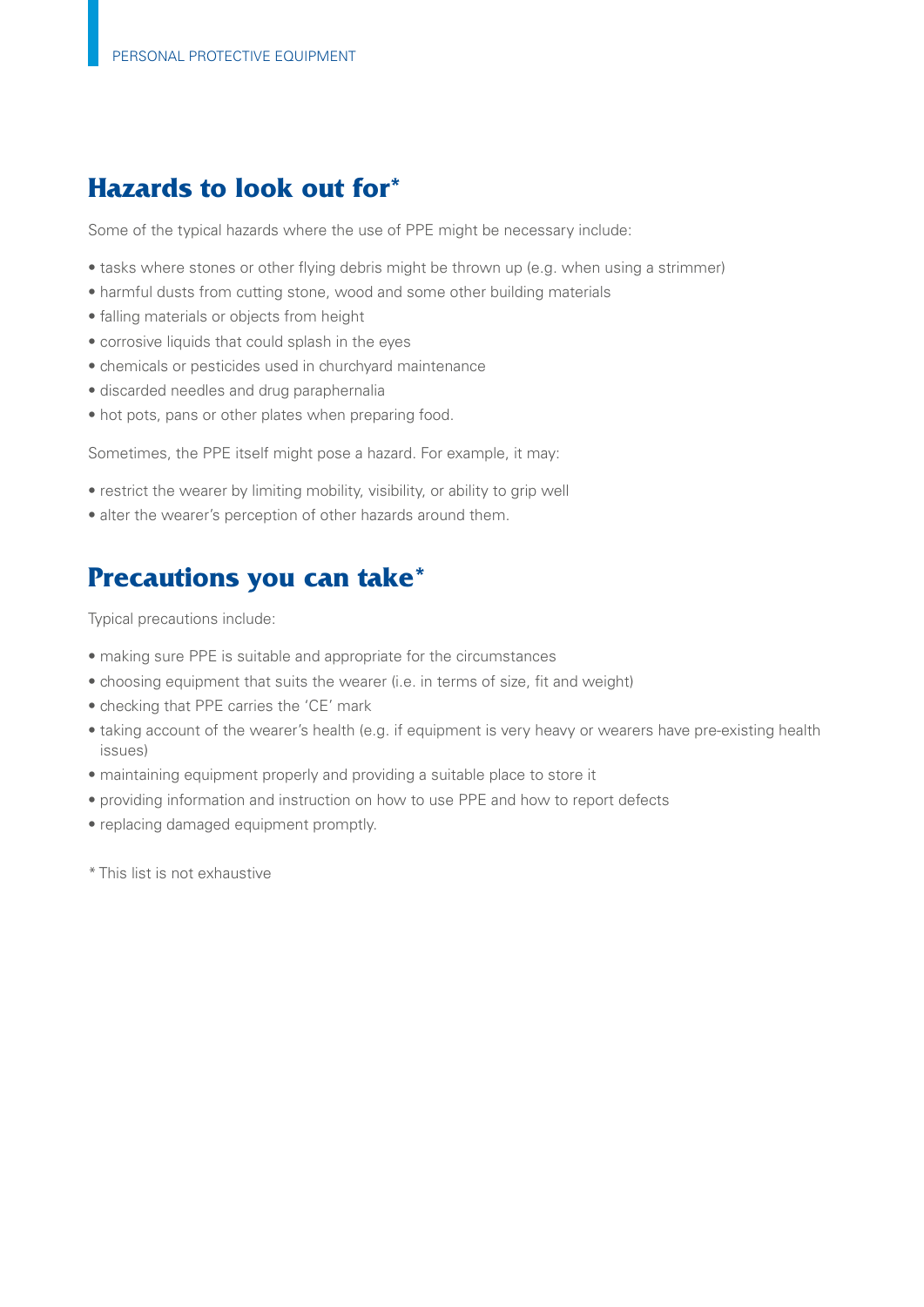# **Making a start**

| Action |                                                                                              | Guidance                                                                                                                                                                                                                                                                                                        |
|--------|----------------------------------------------------------------------------------------------|-----------------------------------------------------------------------------------------------------------------------------------------------------------------------------------------------------------------------------------------------------------------------------------------------------------------|
| 1.     | Identify all tasks where the<br>use of PPE may be required to<br>protect people from danger. | If you are an employer and need to complete formal risk<br>assessments, these will help you identify circumstances<br>where the use of PPE might be required for certain tasks.                                                                                                                                 |
|        |                                                                                              | Otherwise, the hazards listed above may help you do this.<br>It is not exhaustive and you may need to consider others<br>depending upon your own particular circumstances.                                                                                                                                      |
|        |                                                                                              | In many small churches, identifying what you need will be a<br>simple task. Usually, it will be limited to a few items needed<br>perhaps for cleaning and gardening. For larger churches, you<br>may have to provide more equipment depending upon your<br>own particular circumstances and the tasks involved. |
| 2.     | Make sure that any PPE you<br>provide is suitable.                                           | If you are an employer, you need to formally assess the<br>suitability of any equipment provided taking into account a<br>range of factors. Further guidance is available at www.hse.<br>gov.uk/toolbox/ppe.htm.                                                                                                |
|        |                                                                                              | In general, PPE should:                                                                                                                                                                                                                                                                                         |
|        |                                                                                              | protect the wearer from the risks, taking into account<br>$\bullet$<br>of where it will be used (e.g. eye protection designed to<br>protect against pesticides may not be adequate to protect<br>against dust)                                                                                                  |
|        |                                                                                              | • not increase the overall level of risk or add new risks (e.g.<br>by making communication with others more difficult)                                                                                                                                                                                          |
|        |                                                                                              | adjust to fit the wearer correctly                                                                                                                                                                                                                                                                              |
|        |                                                                                              | • reflect the needs of the job (e.g. taking account of the<br>length of time the PPE needs to be worn).                                                                                                                                                                                                         |
|        |                                                                                              | Further advice may be sought from suppliers of PPE, or in<br>particularly difficult cases from specialist sources or from the<br>PPE manufacturer.                                                                                                                                                              |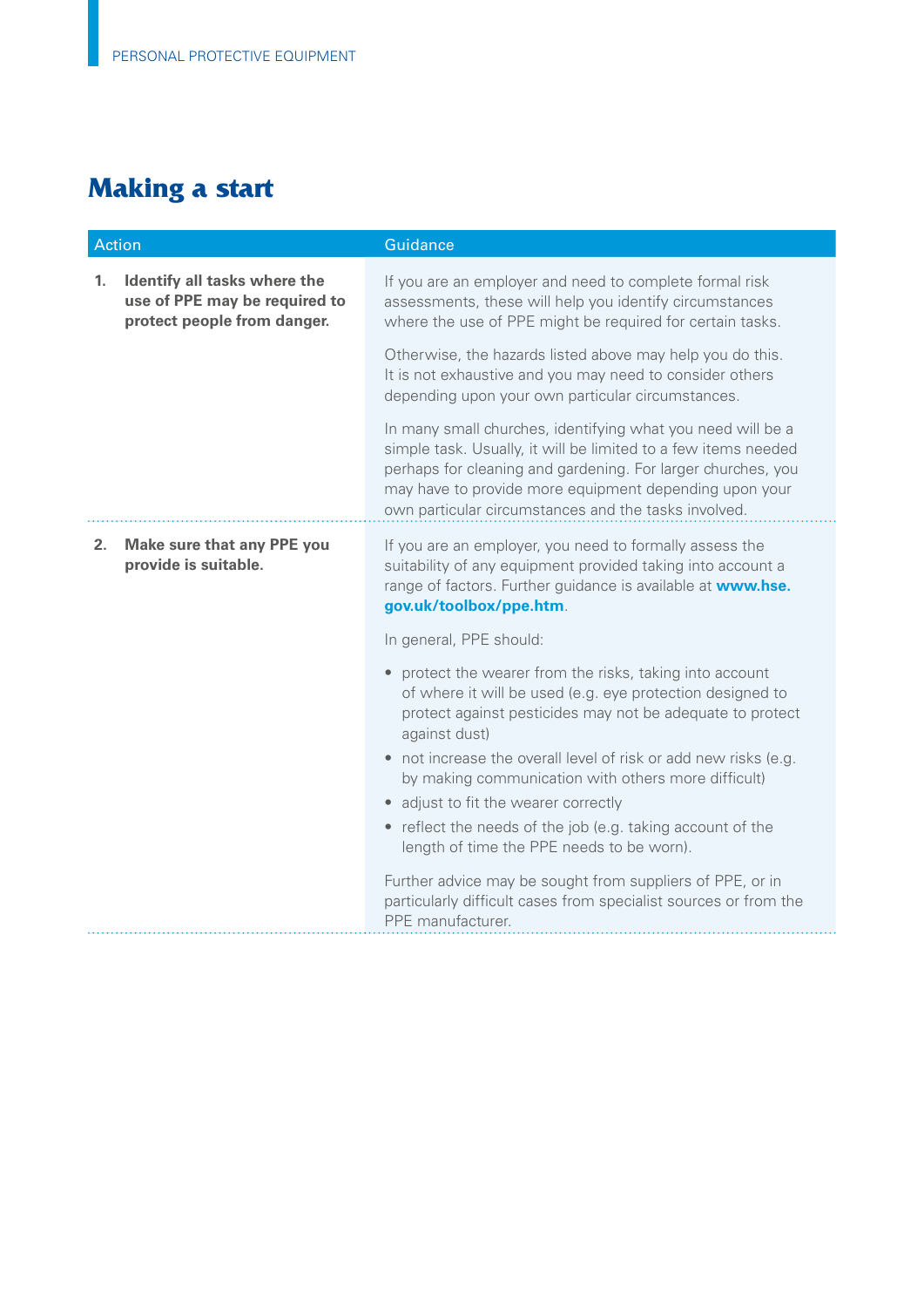| <b>Action</b> |                                                                                  | Guidance                                                                                                                                                                 |
|---------------|----------------------------------------------------------------------------------|--------------------------------------------------------------------------------------------------------------------------------------------------------------------------|
| 3.            | Make sure people know how to<br>use any PPE properly.                            | If you are an employer, you will need to provide any necessary<br>information and training to your employees (and volunteers if<br>you have them).                       |
|               | <b>Make a note of any information</b><br>or training that is provided to         | This could include:                                                                                                                                                      |
|               | individuals.                                                                     | • the reasons why the equipment is necessary, where it is to<br>be used and what its limitations are<br>instruction on how the equipment is used properly<br>$\bullet$   |
|               |                                                                                  | insisting that it is used in all circumstances where required<br>$\bullet$                                                                                               |
|               |                                                                                  | · details about how to store the equipment, check for<br>damage, make simple repairs, get a replacement and report<br>any defects in it.                                 |
|               |                                                                                  | You should check regularly that PPE is being used and<br>investigate incidents where it is not. In some circumstance,<br>you may have to display adequate safety signs.  |
| 4.            | <b>Make sure that any PPE is</b><br>properly maintained and<br>stored.           | As an employer, you will need to provide appropriate<br>accommodation for any PPE that you provide. You will also<br>need to ensure that any PPE is properly maintained. |
|               |                                                                                  | In any case, it is sensible to make sure that equipment is:                                                                                                              |
|               |                                                                                  | • well looked after and properly stored when it is not being<br>used                                                                                                     |
|               |                                                                                  | • kept clean and in good repair, in accordance with the<br>manufacturer's instructions                                                                                   |
|               |                                                                                  | • replaced at any recommended intervals, taking account of<br>any 'shelf-life' limits                                                                                    |
|               |                                                                                  | properly maintained, using replacement parts that match<br>the original.                                                                                                 |
|               |                                                                                  | In some cases, it may be appropriate to make sure that<br>suitable replacement PPE is always readily available.                                                          |
| 5.            | <b>Document your arrangements</b><br>and responsibilities for the use<br>of PPE. | If you have prepared a health and safety policy, record these<br>as part of it.                                                                                          |
|               |                                                                                  | You can use our Church Health and Safety Policy template if<br>you haven't done this and need one to comply with health and<br>safety law.                               |